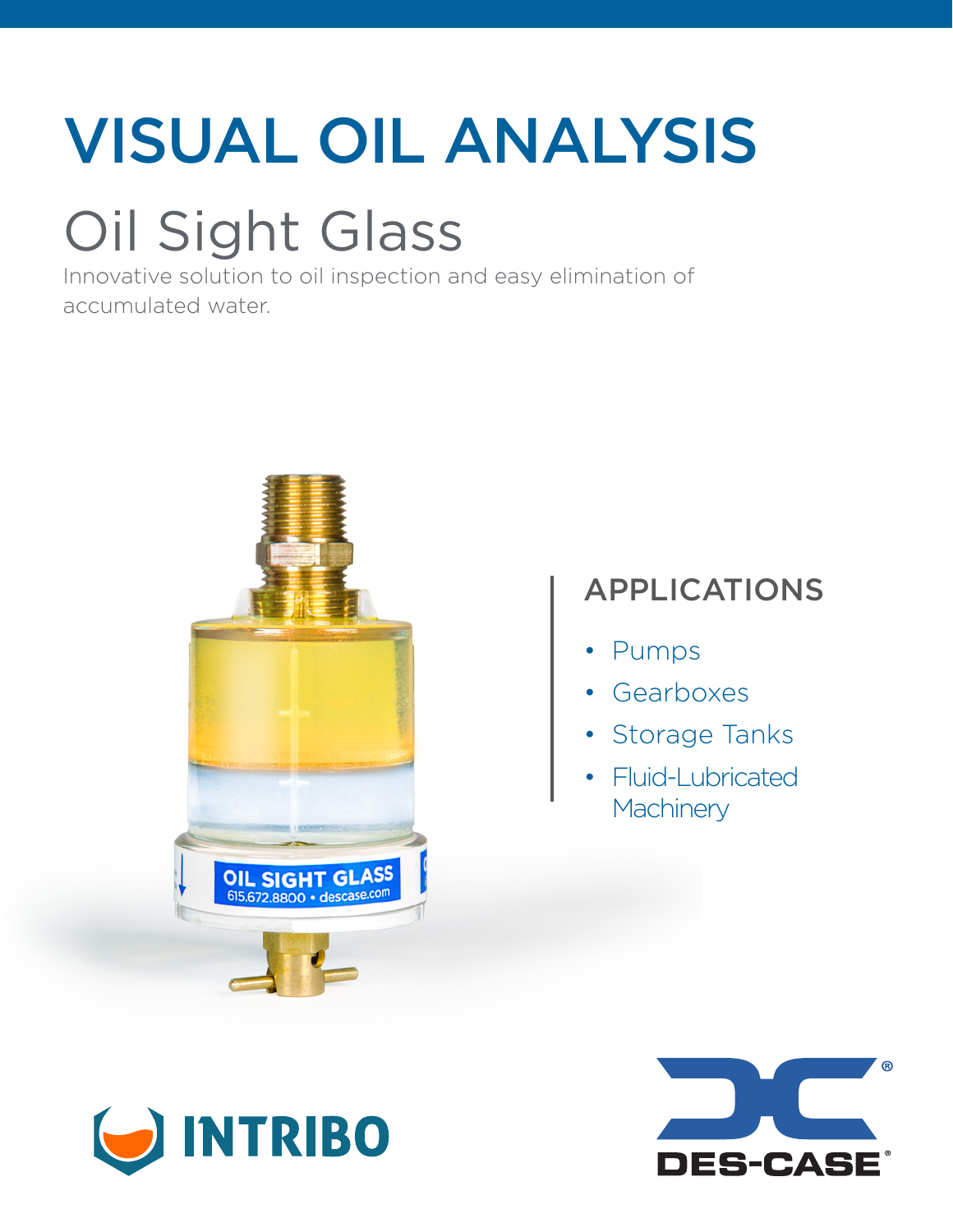### Overview

### Oil Sight Glass:

Key Benefits

- 360˚ view of oil
- **Easily collect and drain water**
- Durable and UV resistant
- Excellent chemical compatibility
- Dual-mount design for easy vertical or horizontal installation

#### The Overview:

The Oil Sight Glass (OSG), made of a highperformance transparent polyamide, allows immediate visual inspection of the oil and the ability to drain any accumulated water. The OSG is installed directly to a drain port located at the bottom of a reservoir or with an elbow for drain ports located on the side of the equipment. The spring loaded drain valve is utilized to purge any accumulated water. Any sediment or particles in the lubricating fluid will migrate to the OSG where, upon inspection, the user can determine the appropriate action.

#### By the Numbers:

1–Brass hex nipple (optional stainless steel)

- 2–High-performance polyamide bottle
- 3–Collected water
- 4–Brass drain valve (optional stainless steel or magnet drain)



### Horizontal Installation Vertical Installation

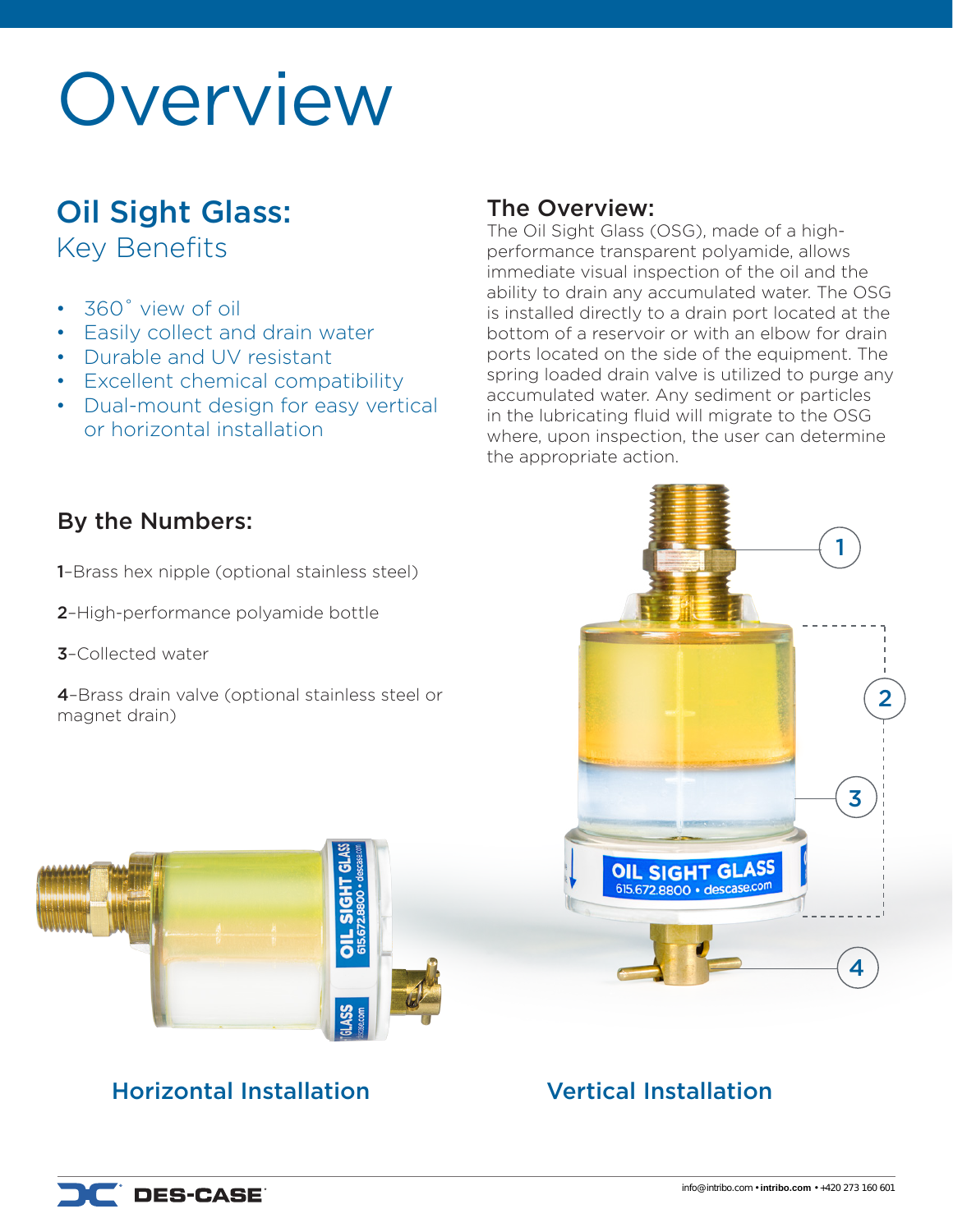# Specifications

#### Material:

- Transparent polyamide
- Brass hex nipple
- Brass drain valve

#### Recommended Temperature Range:

- $-40^{\circ}$  F to 200°F
- $\cdot$  -40°C to 93°C

#### Maximum Operating Pressure:

- 65 psi
- 4.48 bar

#### Chemical Compatibility:

• All gear and mineral oil and most synthetic oils

#### Available Options:

- $\cdot$  1/4", 3/8", and 1/2"NPT Hex nipples
- 1oz and 3oz
- 16 oz and 32 oz sizes
- Stainless steel fittings
- Magnetic drain valve for collecting ferrous material

#### Sizing:

| <b>Part Number</b> | <b>Description</b> | <b>Overall Length</b> |      | <b>Outside Diameter</b> |      |
|--------------------|--------------------|-----------------------|------|-------------------------|------|
|                    |                    | (in)                  | (cm) | (in)                    | (cm) |
|                    |                    | <b>Sizes</b>          |      |                         |      |
| DC-OSG1X250        | $10z \times 1/4"$  | 3.0                   | 7.62 | 1.72                    | 4.37 |
| DC-OSG1X375        | 1oz X 3/8"         | 3.0                   | 7.62 | 1.72                    | 4.37 |
| DC-OSG1X500        | $1oz \times 1/2"$  | 3.0                   | 7.62 | 1.72                    | 4.37 |
| DC-OSG3X250        | $3oz \times 1/4"$  | 3.15                  | 8.0  | 2.50                    | 6.35 |
| DC-OSG3X375        | 3oz X 3/8"         | 3.15                  | 6.35 | 2.50                    | 6.35 |
| DC-OSG3X500        | 3oz X 1/2"         | 3.15                  | 6.35 | 2.50                    | 6.35 |